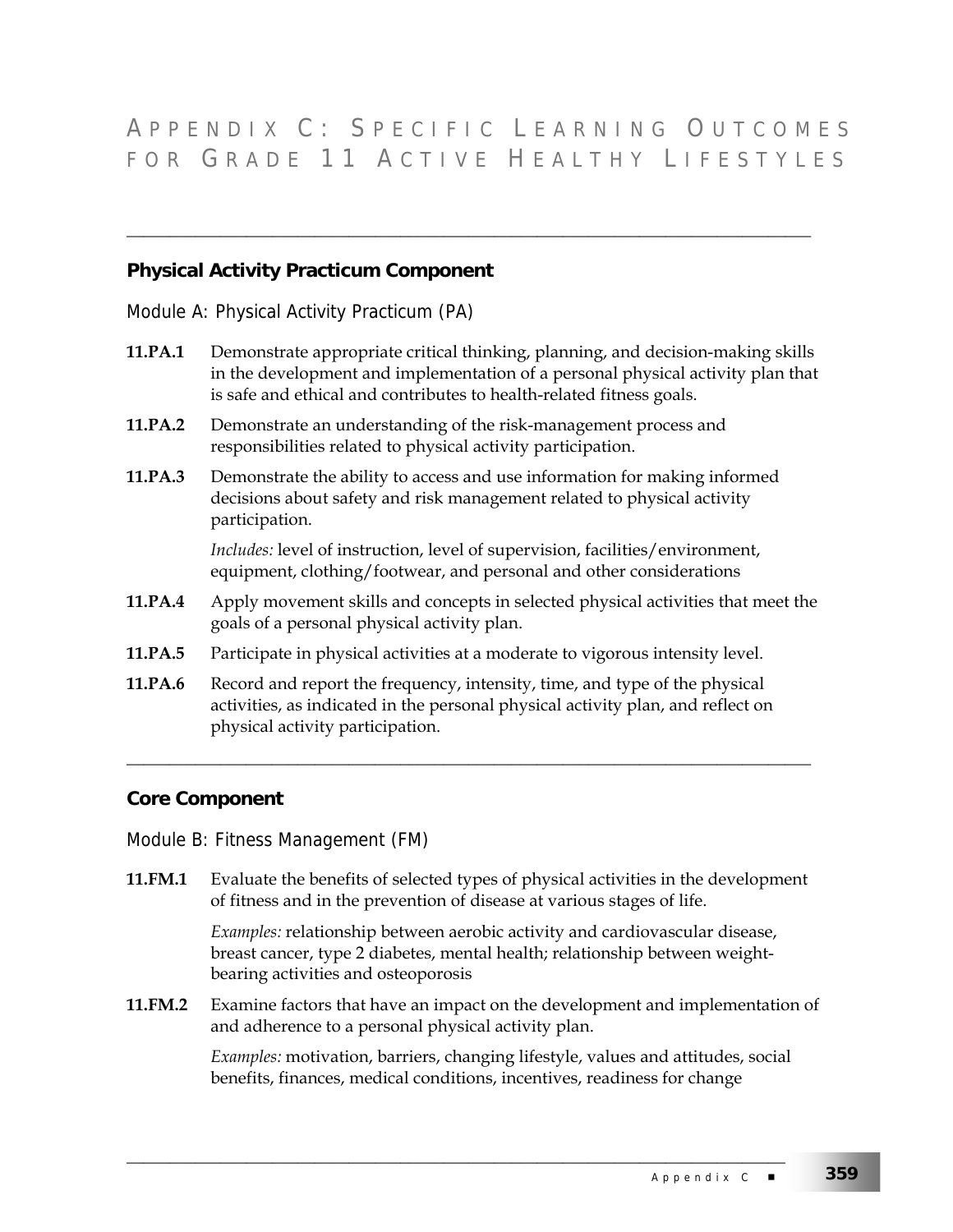| 11.FM.3 | Examine and evaluate factors that affect fitness and activity choices.                                                                                              |
|---------|---------------------------------------------------------------------------------------------------------------------------------------------------------------------|
|         | <i>Examples:</i> intrinsic and extrinsic motivation, personal interests, personal<br>health, family history, environment, finances, culture, level of risk          |
| 11.FM.4 | Demonstrate an understanding of the concepts and principles related to<br>the development and implementation of a personal physical activity plan.                  |
|         | <i>Examples:</i> cardiorespiratory endurance/aerobic fitness, musculoskeletal<br>fitness, training principles, FITT (frequency, intensity, time, type)<br>principle |
| 11.FM.5 | Design, implement, evaluate, and revise an exercise routine that<br>contributes to the health-related fitness components.                                           |
|         | Examples: resistance training, walking, running programs                                                                                                            |

Module C: Mental-Emotional Health (MH)

| <b>11.MH.1</b> Identify and apply positive health strategies to deal with issues such as stress, |
|--------------------------------------------------------------------------------------------------|
| anxiety, depression, and eating disorders.                                                       |

\_\_\_\_\_\_\_\_\_\_\_\_\_\_\_\_\_\_\_\_\_\_\_\_\_\_\_\_\_\_\_\_\_\_\_\_\_\_\_\_\_\_\_\_\_\_\_\_\_\_\_\_\_\_\_\_\_\_\_\_\_\_\_\_\_\_\_\_\_\_\_\_\_\_\_\_\_\_\_\_

- **11.MH.2** Examine media influence(s) on self-image and behaviour.
- **11.MH.3** Investigate the impact and importance of active healthy lifestyle practices on mental-emotional health issues.
- **11.MH.4** Examine the signs and symptoms of mental-emotional health issues related to stress, anxiety, depression, and eating disorders.
- **11.MH.5** Identify community service agencies that support individuals concerned about mental-emotional health issues.
- **11.MH.6** Apply problem-solving and decision-making strategies in case scenarios related to selected mental-emotional health issues.

\_\_\_\_\_\_\_\_\_\_\_\_\_\_\_\_\_\_\_\_\_\_\_\_\_\_\_\_\_\_\_\_\_\_\_\_\_\_\_\_\_\_\_\_\_\_\_\_\_\_\_\_\_\_\_\_\_\_\_\_\_\_\_\_\_\_\_\_\_\_\_\_\_\_\_\_\_\_\_\_

\_\_\_\_\_\_\_\_\_\_\_\_\_\_\_\_\_\_\_\_\_\_\_\_\_\_\_\_\_\_\_\_\_\_\_\_\_\_\_\_\_\_\_\_\_\_\_\_\_\_\_\_\_\_\_\_\_\_\_\_\_\_\_\_\_\_\_\_\_\_\_\_\_\_\_\_\_\_\_\_

Module D: Social Impact of Sport (SI)

- **11.SI.1** Identify the different stages of sport participation and their role in society.
- **11.SI.2** Examine the impact of sport on various social issues.

 *Examples:* ethnic background, gender equity, populations with exceptional needs, politics, technology, business

\_\_\_\_\_\_\_\_\_\_\_\_\_\_\_\_\_\_\_\_\_\_\_\_\_\_\_\_\_\_\_\_\_\_\_\_\_\_\_\_\_\_\_\_\_\_\_\_\_\_\_\_\_\_\_\_\_\_\_\_\_\_\_\_\_\_\_\_\_\_\_\_\_\_\_\_\_

**11.SI.3** Analyze sporting behaviours that may be positive and/or negative.